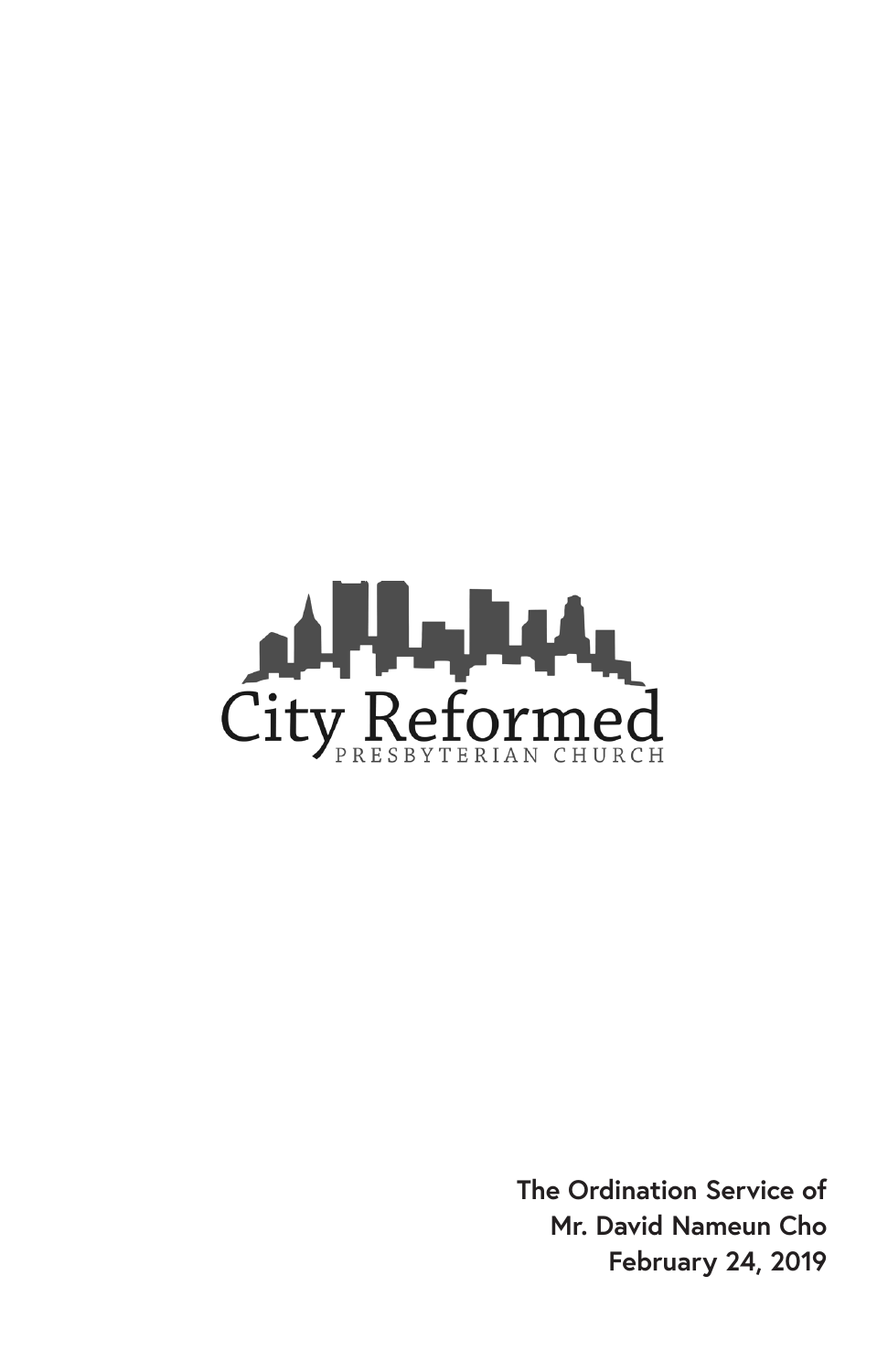**The Ordination Service of Mr. David Nameun Cho February 24, 2019, 6:30PM**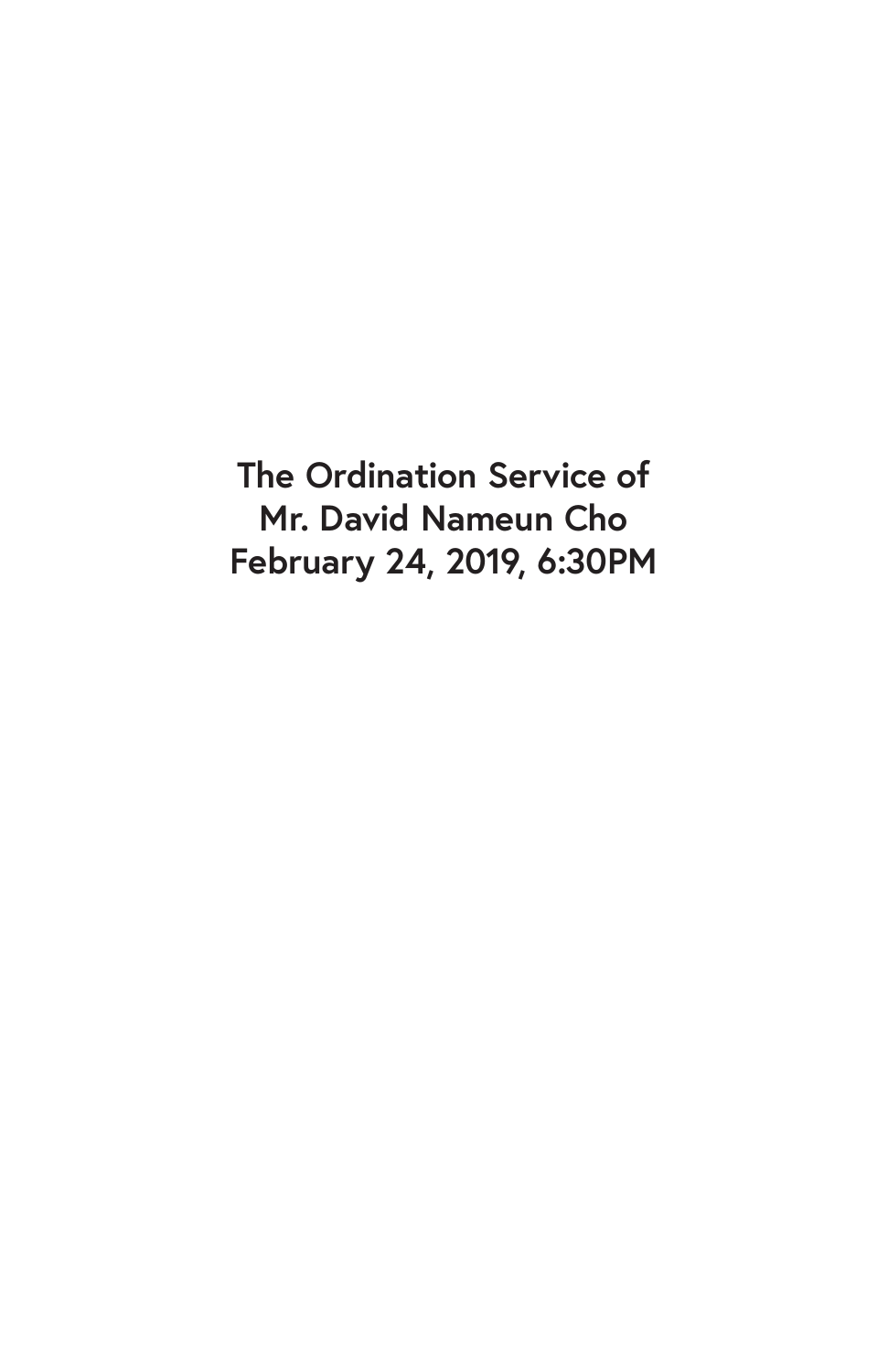### **Welcome and Explanation of Proceedings**

Teaching Elder Matthew Koerber *Senior Pastor, City Reformed Presbyterian Church*

### **Introduction of the Commission**

Teaching Elder Matthew Koerber

#### **Call to Worship: Isaiah 62:6-12**

- Leader On your walls, O Jerusalem, I have set watchmen; all the day and all the night they shall never be silent. You who put the LORD in remembrance, take no rest, and give him no rest until he establishes Jerusalem and makes it a praise in the earth.
- People The LORD has sworn by his right hand and by his mighty arm: **"I will not again give your grain to be food for your enemies, and foreigners shall not drink your wine for which you have labored;**
- Leader But those who garner it shall eat it and praise the LORD, and those who gather it shall drink it in the courts of my sanctuary."
- **People Go through, go through the gates; prepare the way for the people; build up, build up the highway; clear it of stones; lift up a signal over the peoples.**
- Leader Behold, the LORD has proclaimed to the end of the earth: Say to the daughter of Zion, "Behold, your salvation comes; behold, his reward is with him, and his recompense before him."
- **People And they shall be called The Holy People, The Redeemed of the Lord; and you shall be called Sought Out, A City Not Forsaken.**

### **Prayer of Invocation**

Mitch Hill *CCO Area Director*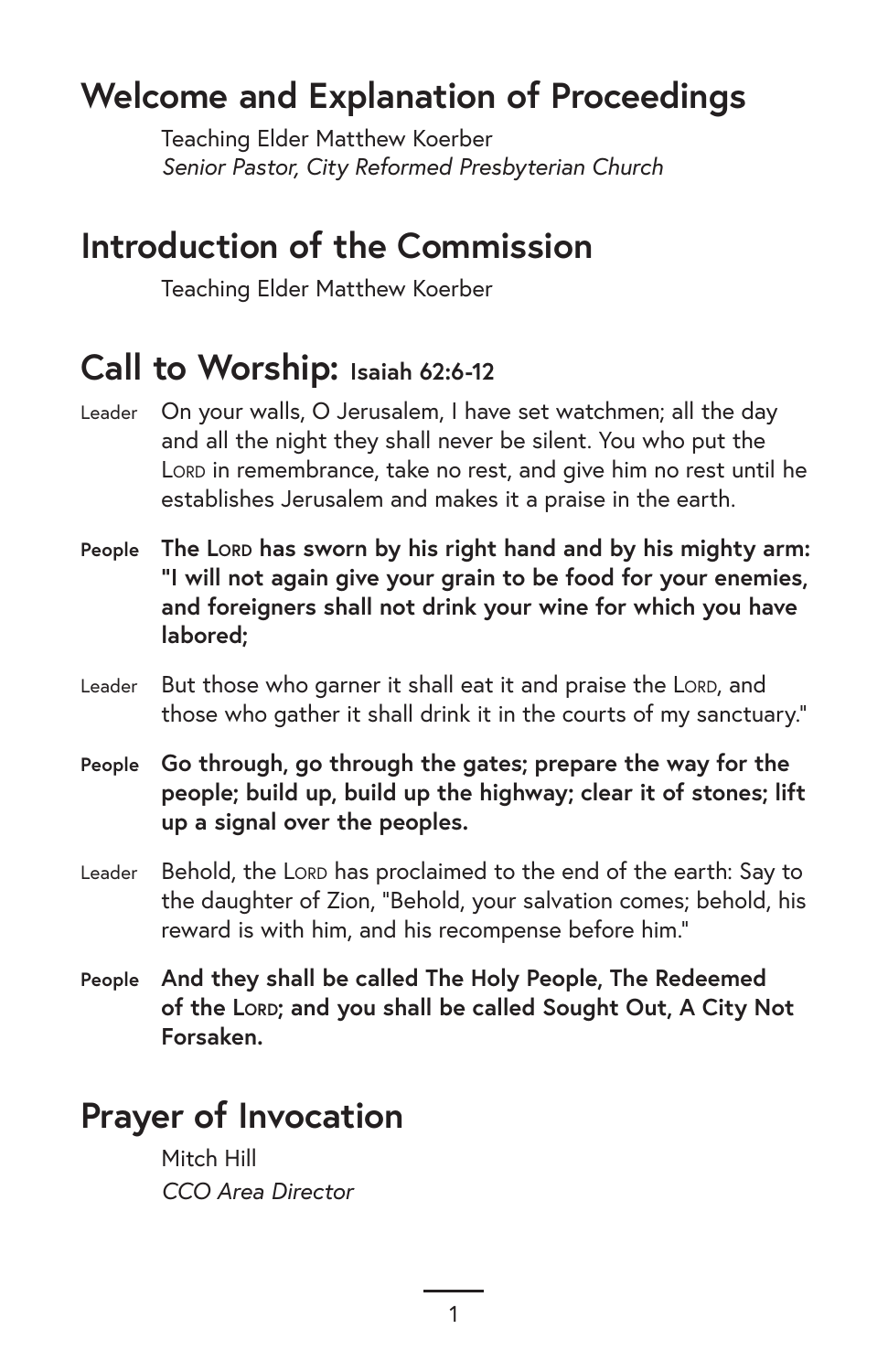# **Opening Hymns**

#### **Come Thou Fount**

*(Words: Robert Robinson & Martin Madan 1760; Music: Unknown)*

Come thou fount of every blessing, Tune my heart to sing thy grace. Streams of mercy never ceasing Call for songs of loudest praise. Teach me some melodious sonnet Sung by flaming tongues above. Praise the mount, I'm fixed upon it, Mount of God's unchanging love.

Here I raise my Ebenezer, Hither by thy help I'm come, And I hope by thy good pleasure Safely to arrive at home. Jesus sought me when a stranger, Wandering from the fold of God. He to rescue me from danger Interposed his precious blood.

O to grace how great a debtor Daily I'm constrained to be. Let that grace now like a fetter Bind my wandering heart to thee. Prone to wander, Lord I feel it, Prone to leave the God I love. Here's my heart, O take and seal it, Seal it for thy courts above.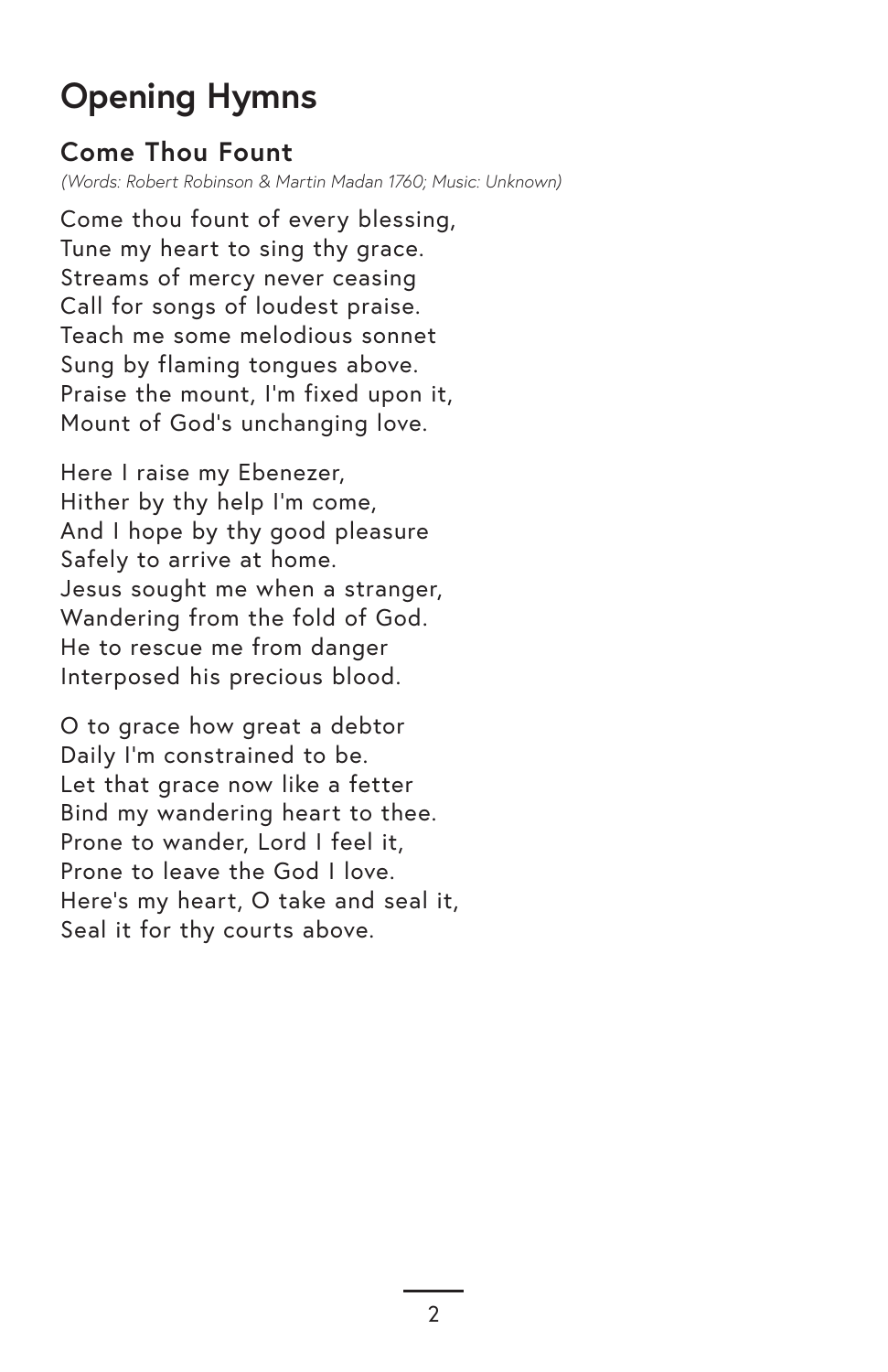#### **Be Thou My Vision**

*(Translation: Mary Elizabeth Byrne 1905; Tune: "Slane")*

Be thou my vision, O Lord of my heart! Naught be all else to me save that thou art! Thou my best thought by day or by night, Waking or sleeping, thy presence my light.

Riches I heed not, nor man's empty praise; Thou mine inheritance, now and always! Thou and thou only first in my heart; High King of Heaven, my treasure thou art.

High King of Heaven, my victory won. May I reach heaven's joys, O bright heaven's Sun! Heart of my own heart, whatever befall, Still be my vision, O Ruler of All.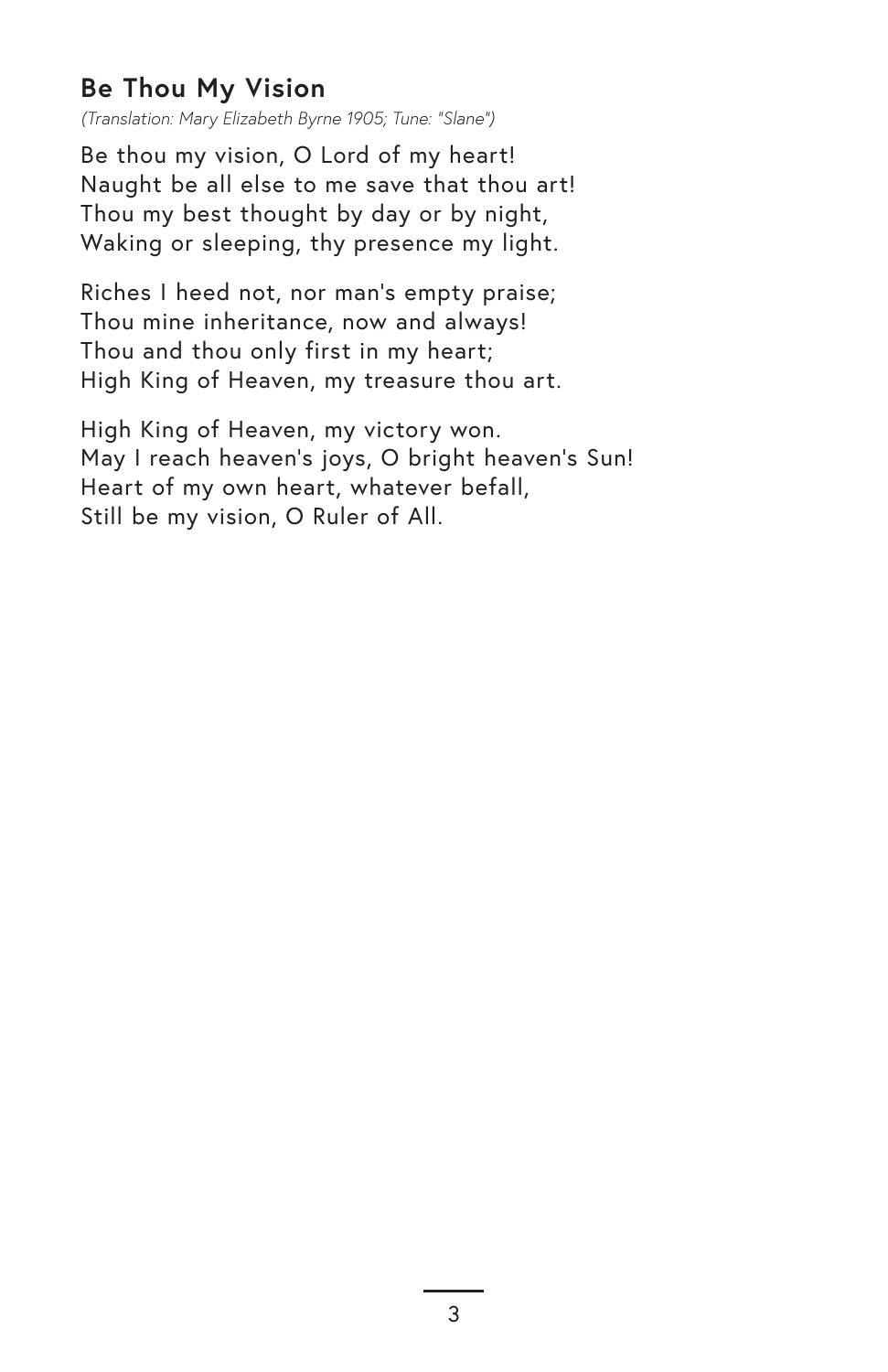#### **Sermon: 1 Peter 5:1-4**

**"Shepherding the Flock of God" -** Dr. Seulgi Byun

So I exhort the elders among you, as a fellow elder and a witness<br>Sof the sufferings of Christ, as well as a partaker in the glory that is going to be revealed: <sup>2</sup>shepherd the flock of God that is among you, exercising oversight, not under compulsion, but willingly, as God would have you; not for shameful gain, but eagerly; <sup>3</sup>not domineering over those in your charge, but being examples to the flock. 4 And when the chief Shepherd appears, you will receive the unfading crown of glory.

**People Thanks be to God.**

Leader This is the Word of the Lord.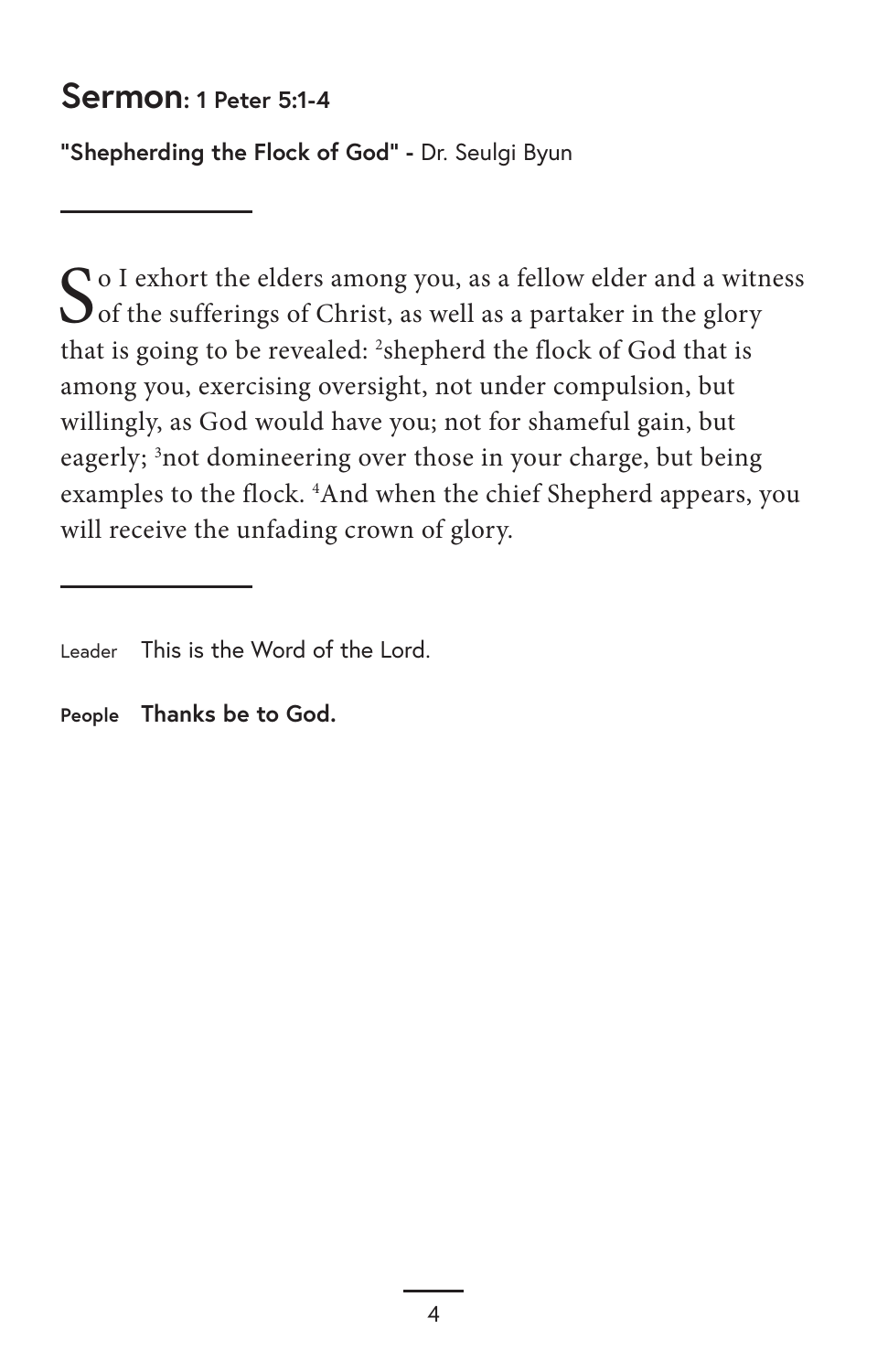### **Questions for Ordination**

Ruling Elder Denny Baker *Providence Presbyterian Church*

- 1. Do you believe the Scriptures of the Old and New Testaments, as originally given, to be the inerrant Word of God, the only infallible rule of faith and practice?
- 2. Do you sincerely receive and adopt the Confession of Faith and the Catechisms of this Church, as containing the system of doctrine taught in the Holy Scriptures; and do you further promise that if at any time you find yourself out of accord with any of the fundamentals of this system of doctrine, you will on your own initiative, make known to your Presbytery the change which has taken place in your views since the assumption of this ordination vow?
- 3. Do you approve of the form of government and discipline of the Presbyterian Church in America, in conformity with the general principles of Biblical polity?
- 4. Do you promise subjection to your brethren in the Lord?
- 5. Have you been induced, as far as you know your own heart, to seek the office of the holy ministry from love to God and a sincere desire to promote His glory in the Gospel of His Son?
- 6. Do you promise to be zealous and faithful in maintaining the truths of the Gospel and the purity and peace and unity of the Church, whatever persecution or opposition may arise unto you on that account?
- 7. Do you engage to be faithful and diligent in the exercise of all your duties as a Christian and a minister of the Gospel, whether personal or relational, private or public; and to endeavor by the grace of God to adorn the profession of the Gospel in your manner of life, and to walk with exemplary piety before the flock of which God shall make you overseer?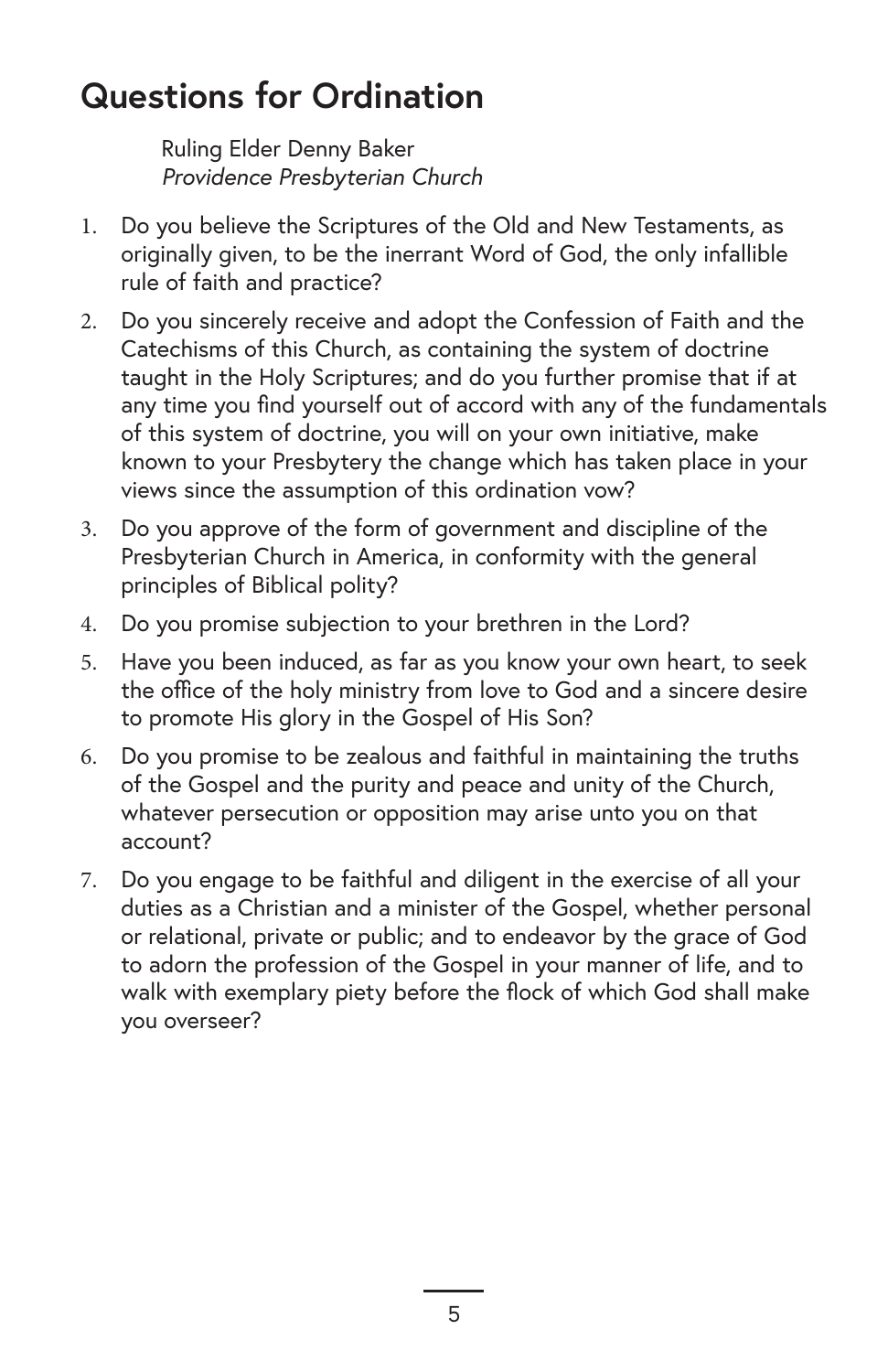### **Questions to the Session**

Ruling Elder Denny Baker

- 1. Do you, the Session of this congregation, continue to profess your readiness to receive David Nameun Cho, whom you have called to be an assistant pastor of this church?
- 2. Do you promise to receive the word of truth from his mouth with meekness and love?
- 3. Do you promise to encourage him in his labors, and to assist his endeavors for your instruction and spiritual edification?
- 4. Do you engage to continue to him while he is your assistant pastor that competent worldly maintenance which you have promised, and to furnish him with whatever you may see needful for the honor of religion and for his comfort among you?

# **Laying on of Hands and Prayer**

# **Right Hand of Fellowship from the Pittsburgh Presbytery**

# **Pronouncement of Ordination**

Teaching Elder Matthew Koerber

I now pronounce and declare that David Nameun Cho has been regularly called, ordained and installed as an assistant pastor of City Reformed Presbyterian Church agreeable to the Word of God, and according to the Constitution of the Presbyterian Church in America; and that as such he is entitled to all support, encouragement, honor, and obedience in the Lord: In the name of the Father, and of the Son, and of the Holy Ghost. Amen.

# **Charge to the Minister**

Teaching Elder Matthew Koerber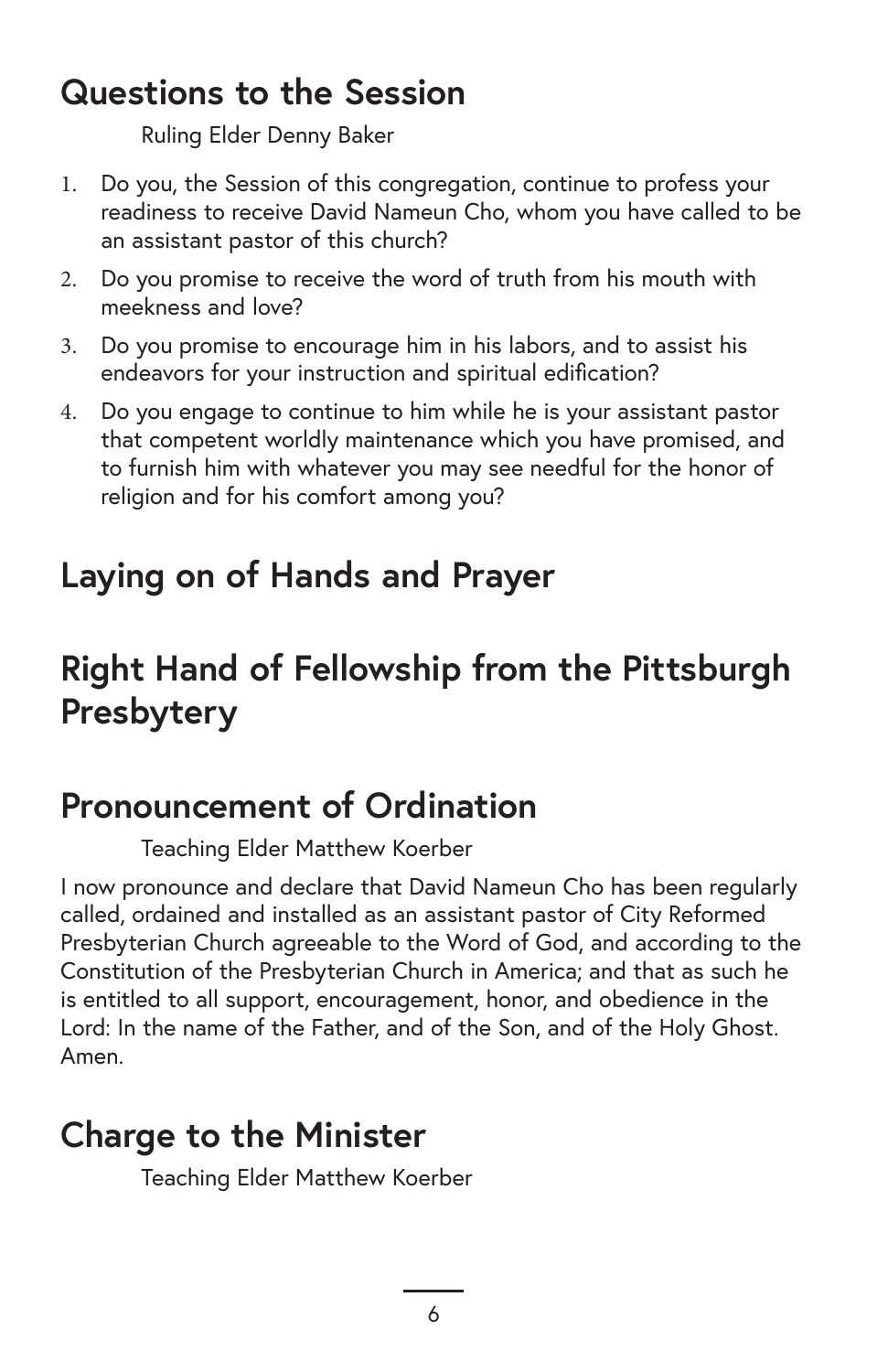### **Charge to the Session**

Teaching Elder Aaron Garber *Pastor, Calvin Presbyterian Church* 

# **Closing Hymn**

#### **How Great Thou Art**

*(Words & Music: Carl G. Boberg & Stuart K. Hine 1949)*

Oh Lord my God when I in awesome wonder Consider all the worlds Thy hands have made I see the stars, I hear the rolling thunder Thy power throughout the universe displayed

When through the woods and forest glades I wander And hear the birds sing sweetly in the trees When I look down, from lofty mountain grandeur And hear the brook and feel the gentle breeze

*Then sings my soul, my Savior, God, to Thee How great thou art, how great thou art Then sings my soul, my Savior, God, to Thee How great thou art, how great thou art*

And when I think that God his son not sparing Sent him to die, I scarce can take it in, That on the cross, my burden gladly bearing, He bled and died to take away my sin.

When Christ shall come with shouts of acclamation And take me home, what joy shall fill my heart Then I shall bow in humble adoration And there proclaim my God, how great Thou art

# **Benediction**

Teaching Elder David Nameun Cho *Assistant Pastor, City Reformed Presbyterian Church*

*CCLI License #2473859 All scripture verses are the English Standard Version (ESV), unless otherwise noted.*